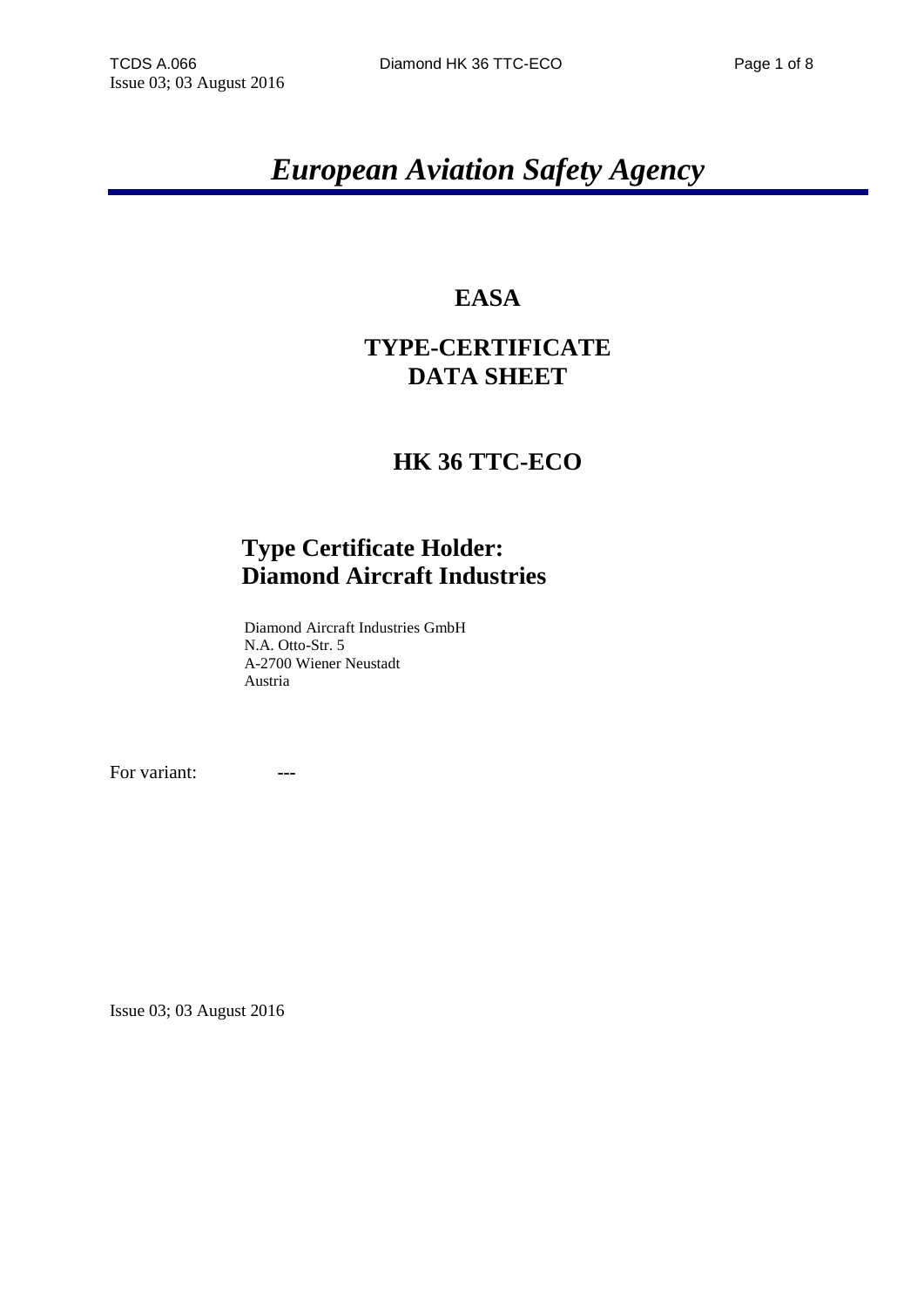# **CONTENT**

### **SECTION 1: HK 36 TTC-ECO**

- A.I. General
- A.II. Certification Basis
- A.III. Technical Characteristics and Operational Limitations
- A.IV. Operating and Service Instructions
- A.V. Notes

### **Change Record**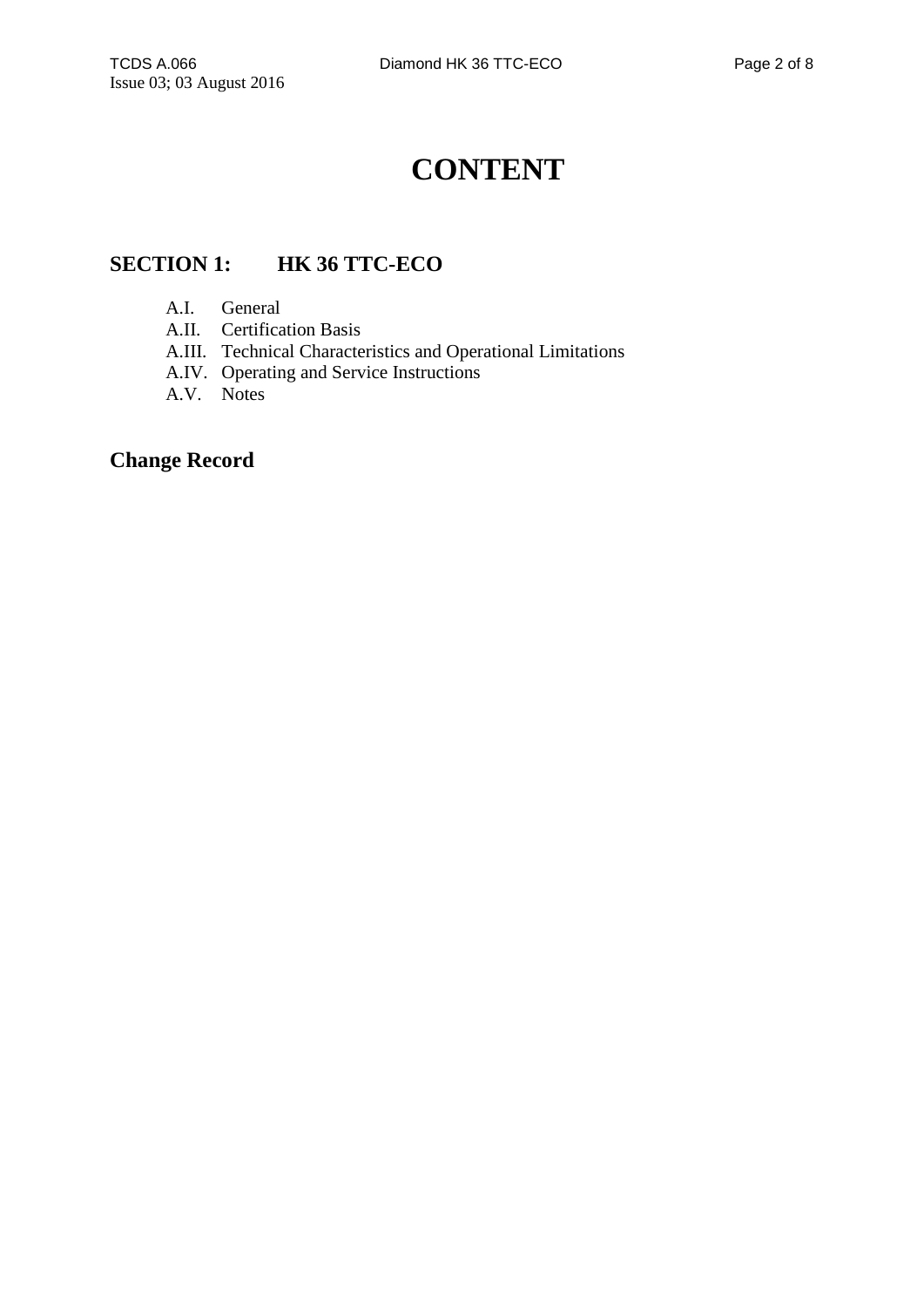#### **SECTION 1 HK 36 TTC-ECO**

3. Type Certificate Holder:

4. Manufacturer:

#### **A.I. General**

- 1. a) Type: HK 36 TTC-ECO b) Variant:
- 2. Airworthiness Category: Restricted

Diamond Aircraft Industries GmbH N.A. Otto-Str. 5 A-2700 Wiener Neustadt Austria

Diamond Aircraft Industries GmbH N.A. Otto-Str. 5 A-2700 Wiener Neustadt Austria

- 5. Certification Application Date: 26. March 1997
- 6. ACG Certification Date : 19. Jan. 1999

The EASA Type Certificate replaces the Austrian Type Certificate SF 3/82

7. EASA Certification Date: 21. December 2005 (reissue for EASA)

#### **A.II. Certification Basis**

- 1. Reference Date for determining the applicable requirements: ---
- 2. (Reserved)
- 3. (Reserved)
- 

4. Certification Basis: CRI A-1 Type Certification Basis and CRI A-4 Operation with under wing Container and CRI A-8 Aerial Photography

5. Airworthiness Requirements: JAR-22, Change 5, issued 28-Oct-1995

CRI G-1 Engine Operating Limitation

CRI C-1 Loads on under wing container

CRI O-1 Use as Tow-plane

6. Requirements elected to comply: None

7. Special Conditions: CRI E-1 Propeller Feathering Control

8. Exemptions: None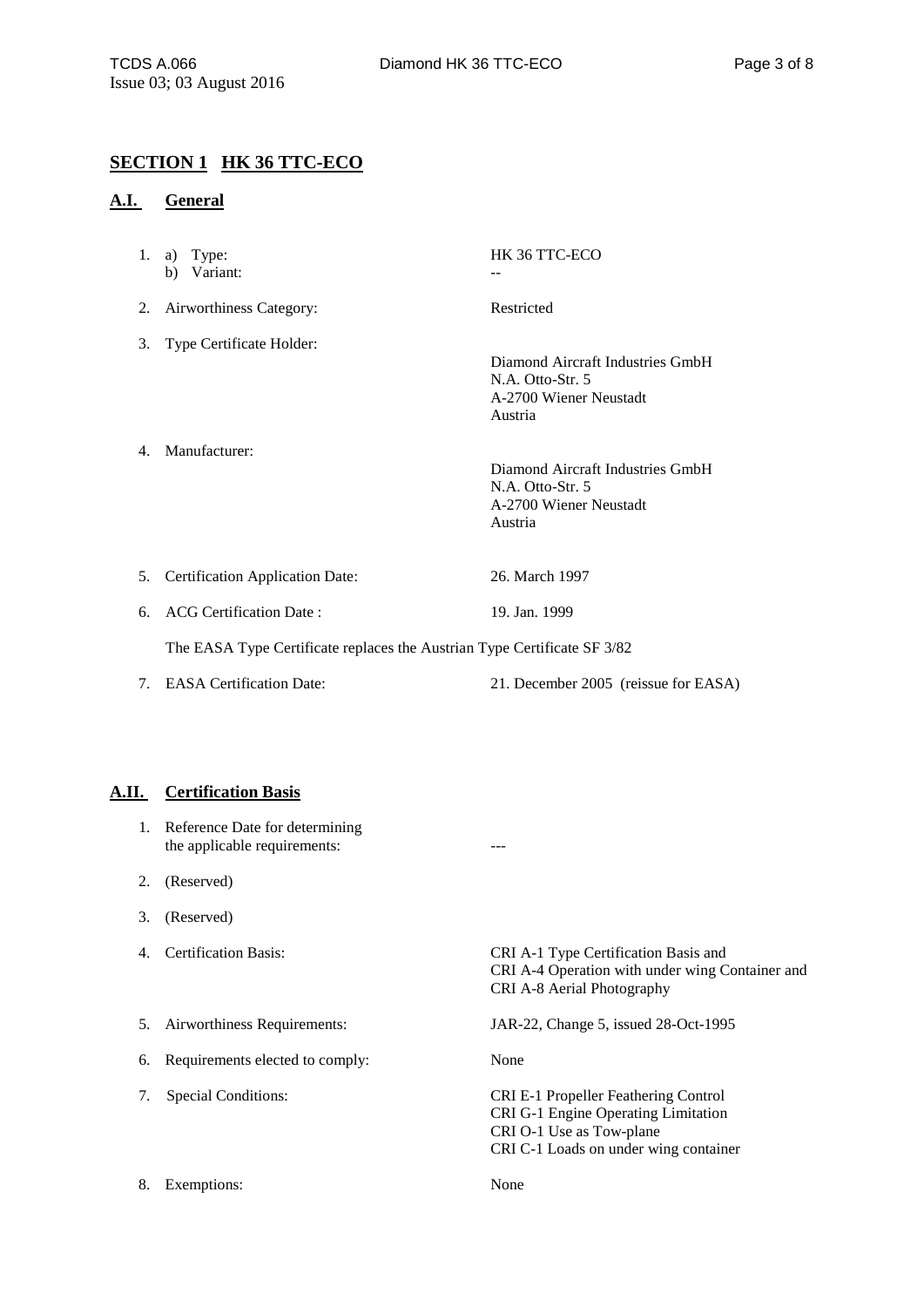9. Equivalent Safety Findings: CRI E-2 Propeller Type Definition CRI D-1 Middle Air brake stop CRI E-3 Fuel System CRI A-4 Operation with under wing container 10. Environmental Standards: CRI N-1 Noise for 930 kg

#### **A.III. Technical Characteristics and Operational Limitations**

| Type Design Definition:<br>1.         | Drawing List HK 36 T** Doc. 3.08.01 dated 20. December<br>1996 including Design Changes up to 57 and following List<br>of Design Changes ( $\text{\AA}$ M) HK 36 T <sup>**</sup>                                                                                                                                                                                                                                                                                                                                                                                                                                                                                              |
|---------------------------------------|-------------------------------------------------------------------------------------------------------------------------------------------------------------------------------------------------------------------------------------------------------------------------------------------------------------------------------------------------------------------------------------------------------------------------------------------------------------------------------------------------------------------------------------------------------------------------------------------------------------------------------------------------------------------------------|
| Description:<br>2.                    | Single engine, two-seated cantilever low wing airplane,<br>GFRP-construction, T-tail, side by side seating<br>configuration, fixed two-legged tri cycle landing gear, air<br>brakes on upper wing surface, wing tanks and under wing<br>container for installation of additional equipment.                                                                                                                                                                                                                                                                                                                                                                                   |
|                                       | The airplane is technically identical to the HK 36 TTC-<br>ECO of TCDS A.065 with the additional installed under<br>wing container for possibility to install special mission<br>equipment. Mission equipment is not part of the<br>certification.                                                                                                                                                                                                                                                                                                                                                                                                                            |
| 3.<br>Equipment:                      | Minimum Equipment:<br>1 airspeed indicator (range up to 300 km/h)<br>1 altimeter with mbar barometric dial<br>1 magnetic compass with deviation table<br>1 RPM indicator (Showing engine RPM)<br>1 running time meter<br>1 oil pressure indicator<br>1 oil temperature indicator<br>1 cylinder head temperature or coolant temperature gauge<br>$(MAM 36-450$ installed)<br>2 fuel quantity indicators<br>1 "Low Fuel" caution light<br>1 manifold pressure indicator<br>1 fuel pressure warning light<br>1 ammeter<br>14-piece harness for each seat<br>1 temperature control light (EGT, airbox)<br>1 generator warning light<br>1 TCU warning light<br>1 TCU control light |
| 4. Dimensions:                        |                                                                                                                                                                                                                                                                                                                                                                                                                                                                                                                                                                                                                                                                               |
| Span<br>Length<br>Height<br>Wing Area | 16,33 m including Winglet<br>$7,28 \; \text{m}$<br>$1,78 \; \mathrm{m}$<br>$15,3 \; \mathrm{m}^2$                                                                                                                                                                                                                                                                                                                                                                                                                                                                                                                                                                             |
| 5. Engines:                           | Designation: Rotax 914 F3 or F4<br>Data Sheet:<br>TW 10-ACG                                                                                                                                                                                                                                                                                                                                                                                                                                                                                                                                                                                                                   |
| 5.1 Engine Limits:                    | Max take-off (5 min)<br>5800 r.p.m/ 38,4 inHg or 39,0                                                                                                                                                                                                                                                                                                                                                                                                                                                                                                                                                                                                                         |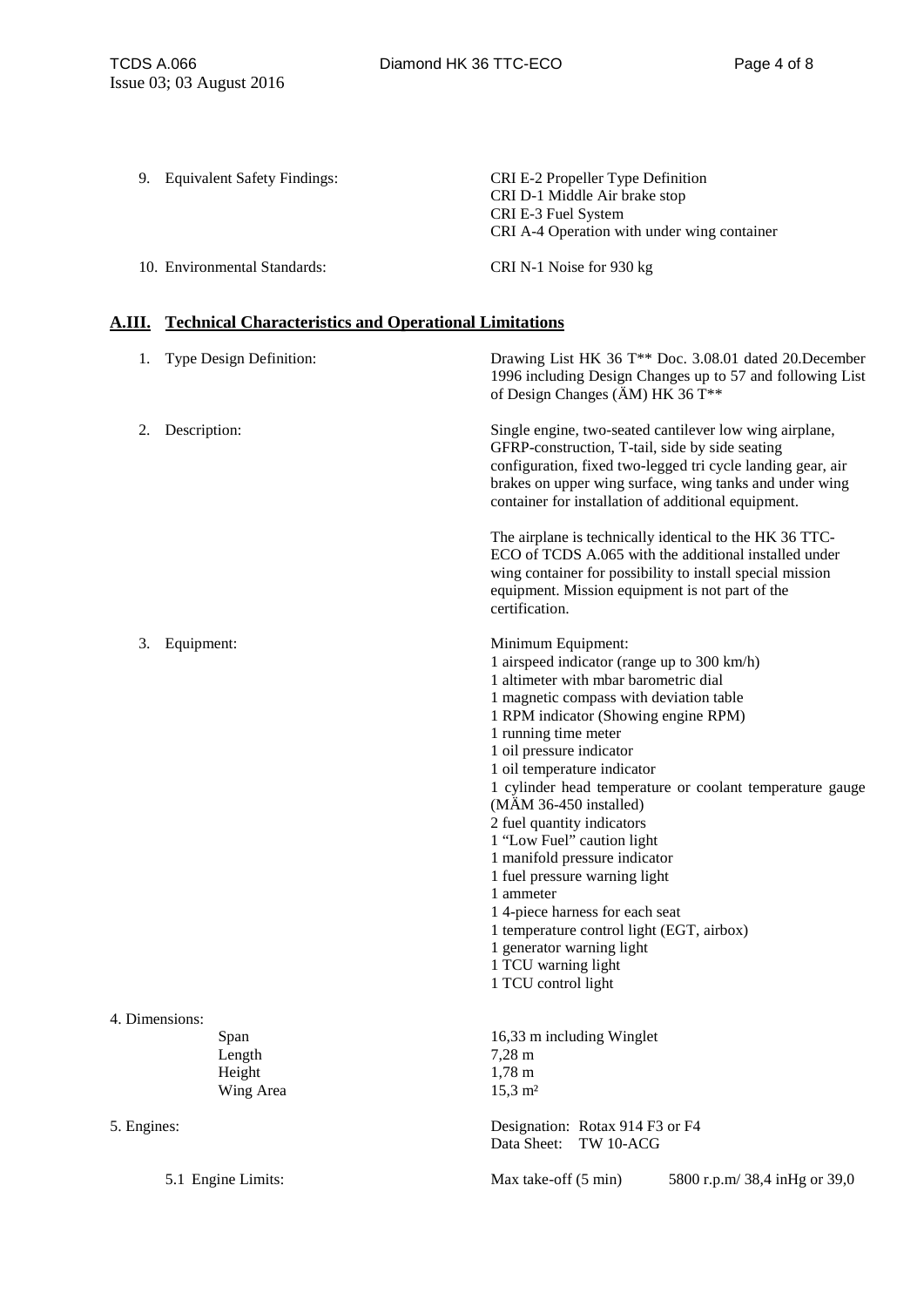|                                                                              |                                |                                | Max continuous                                                                                                                                                       |                                                                                                                    | inHg max. 39,9 in Hg.<br>5500 r.p.m/34,0 inHg or 34,9<br>in Hg max. $35,4$ in Hg                                |
|------------------------------------------------------------------------------|--------------------------------|--------------------------------|----------------------------------------------------------------------------------------------------------------------------------------------------------------------|--------------------------------------------------------------------------------------------------------------------|-----------------------------------------------------------------------------------------------------------------|
|                                                                              |                                |                                |                                                                                                                                                                      | see Note 8                                                                                                         |                                                                                                                 |
| 6.                                                                           | (Reserved)                     |                                |                                                                                                                                                                      |                                                                                                                    |                                                                                                                 |
| 7.                                                                           | Propellers:                    |                                | 1 mt-Propeller MTV-21-A-C-F/CF175-05<br>Data Sheet No.:                                                                                                              |                                                                                                                    | LBA 32.130/86                                                                                                   |
|                                                                              | 7.1 Settings                   |                                | Low pitch setting:<br>High pitch setting:<br>Start lock setting<br>Feather setting<br>Ctrwts at low pitch: $32,5^{\circ} \pm 1^{\circ}$<br>Diameter<br>Gearbox Ratio | $16.5^{\circ}$ ±0.2°<br>$28^\circ \pm 1^\circ$<br>$19^{\circ} \pm 1^{\circ}$<br>$83^\circ \pm 1^\circ$<br>1:2,4286 | 1750 mm $\pm 0$                                                                                                 |
| 8.                                                                           | Fluids:<br>8.1 Fuel:           |                                | AVGAS 100 LL or<br>(see Flight Manual)                                                                                                                               |                                                                                                                    | EN 228 Super /Super Plus unleaded min ROZ 95                                                                    |
|                                                                              | 8.2 Oil:                       |                                | is not approved (see Flight Manual)                                                                                                                                  |                                                                                                                    | "SF" or "SG" + "GL4" or "GL5"automotive oils in<br>accordance to the API System, the use of full synthetic oils |
| 9.                                                                           | Fluid capacities:<br>9.1 Fuel: |                                | Total:<br>Usable:                                                                                                                                                    | $110$ (2x55) liters                                                                                                | 106 liters additional 9 liter system fuel                                                                       |
|                                                                              | 9.2 Oil:                       |                                | Maximum:<br>Minimum:                                                                                                                                                 | 3 liters<br>2 liters                                                                                               |                                                                                                                 |
|                                                                              | 9.3 Coolant:                   |                                | Anti Freeze Mixture acc AFM 2,8 liters                                                                                                                               |                                                                                                                    |                                                                                                                 |
|                                                                              | 10. Air Speeds:                | Design Manoeuvring Speed vA:   |                                                                                                                                                                      |                                                                                                                    | $176$ km/h                                                                                                      |
|                                                                              |                                | Maximum rough air speed Vra:   |                                                                                                                                                                      |                                                                                                                    | $210$ km/h                                                                                                      |
|                                                                              |                                | Never exceed speed $v_{NE}$ :  |                                                                                                                                                                      |                                                                                                                    | 261 km/h                                                                                                        |
|                                                                              |                                | Air Brake in Middle Stop Vabf: |                                                                                                                                                                      |                                                                                                                    | 150 km/h                                                                                                        |
| 11. Maximum Operating Altitude:                                              |                                |                                |                                                                                                                                                                      |                                                                                                                    |                                                                                                                 |
|                                                                              | 12. Allweather Capability:     |                                | Day-VFR                                                                                                                                                              | see Note 4                                                                                                         |                                                                                                                 |
| 13. Maximum Masses:<br>Take-off/Landing<br>Maximum mass of non lifting parts |                                |                                |                                                                                                                                                                      | 930 kg<br>650 kg                                                                                                   |                                                                                                                 |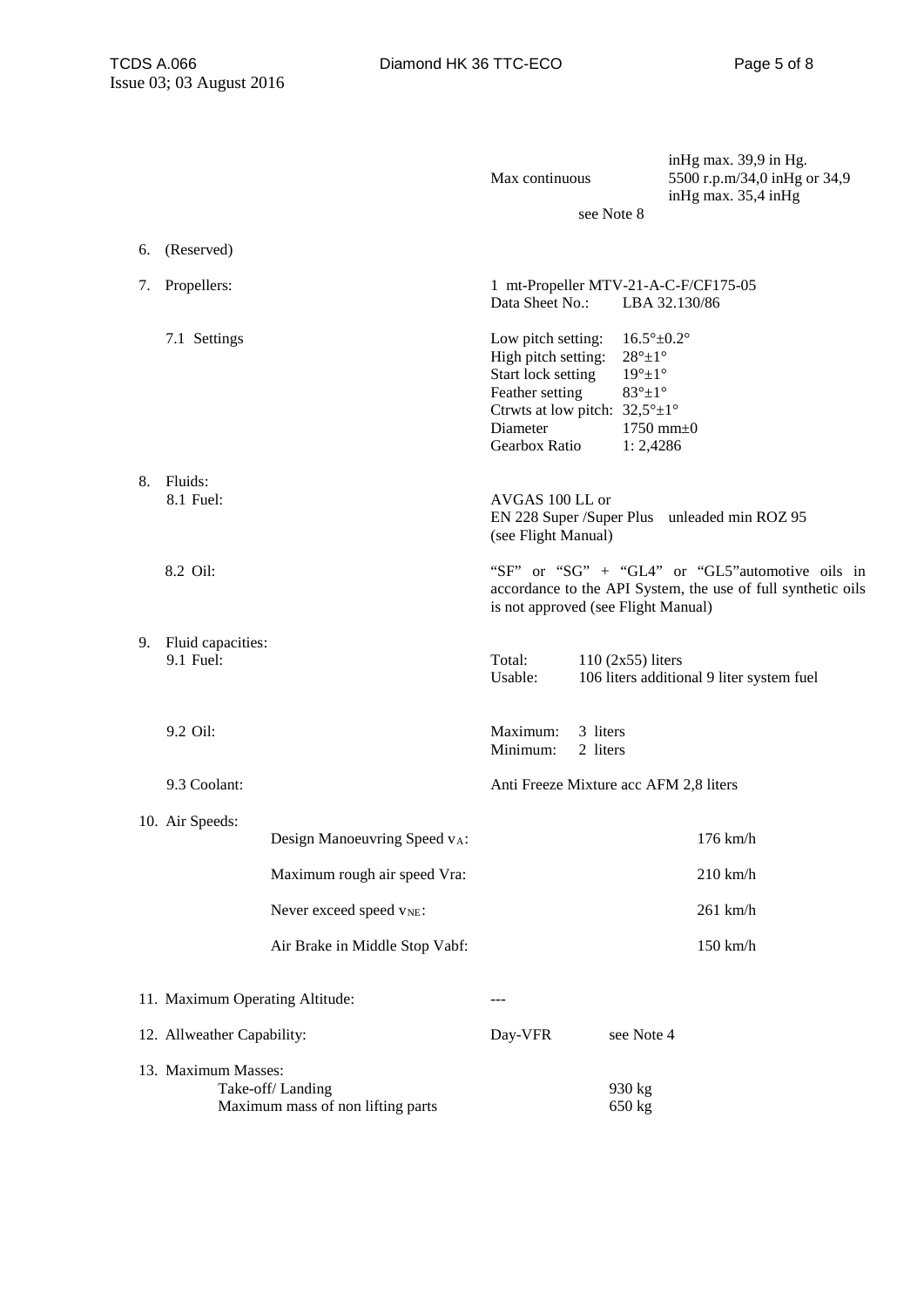| 14. Centre of Gravity Range:<br>Forward limit     | 318 mm behind Datum                         |  |  |
|---------------------------------------------------|---------------------------------------------|--|--|
| Rear limit:                                       | 430 mm behind Datum                         |  |  |
|                                                   |                                             |  |  |
| 15. Datum:<br>wing leading edge at $Y = 0.6$ m    |                                             |  |  |
| 16. (reserved)                                    |                                             |  |  |
| 17. Levelling Means:                              | wedge 1000 : 52 horizontal to fuselage tube |  |  |
| 18. Minimum Flight Crew:                          | $1$ (Pilot)                                 |  |  |
| 19. Maximum Passenger Seating Capacity:           | 2                                           |  |  |
| 20. (Reserved)                                    |                                             |  |  |
| 21. Baggage / Cargo Compartments                  |                                             |  |  |
| <b>Behind Seats</b><br><b>Underwing Container</b> | $30 \text{ kg}$<br>$2 \times 55$ kg         |  |  |
| 22. Wheels and Tyres                              | see AMM                                     |  |  |

### **A.IV. Operating and Service Instructions**

| Airplane Flight Manual (AFM)                                           | Airplane Flight Manual, HK 36 TTC-ECO,<br>Doc. No. 3.01.25, ACG approved,<br>issued 10. July 1998 including Supplement 7 " Operation<br>with Underwing Container" |
|------------------------------------------------------------------------|-------------------------------------------------------------------------------------------------------------------------------------------------------------------|
| Airplane Maintenance Manual (AMM)<br>(incl. Airworthiness Limitations) | Airplane Maintenance Manual, HK 36 "SUPER"<br>DIMONA", Doc 3.02.21 or Doc. 3.02.04 (German Version)<br>See Note 5                                                 |

Service Informations and Service Bulletins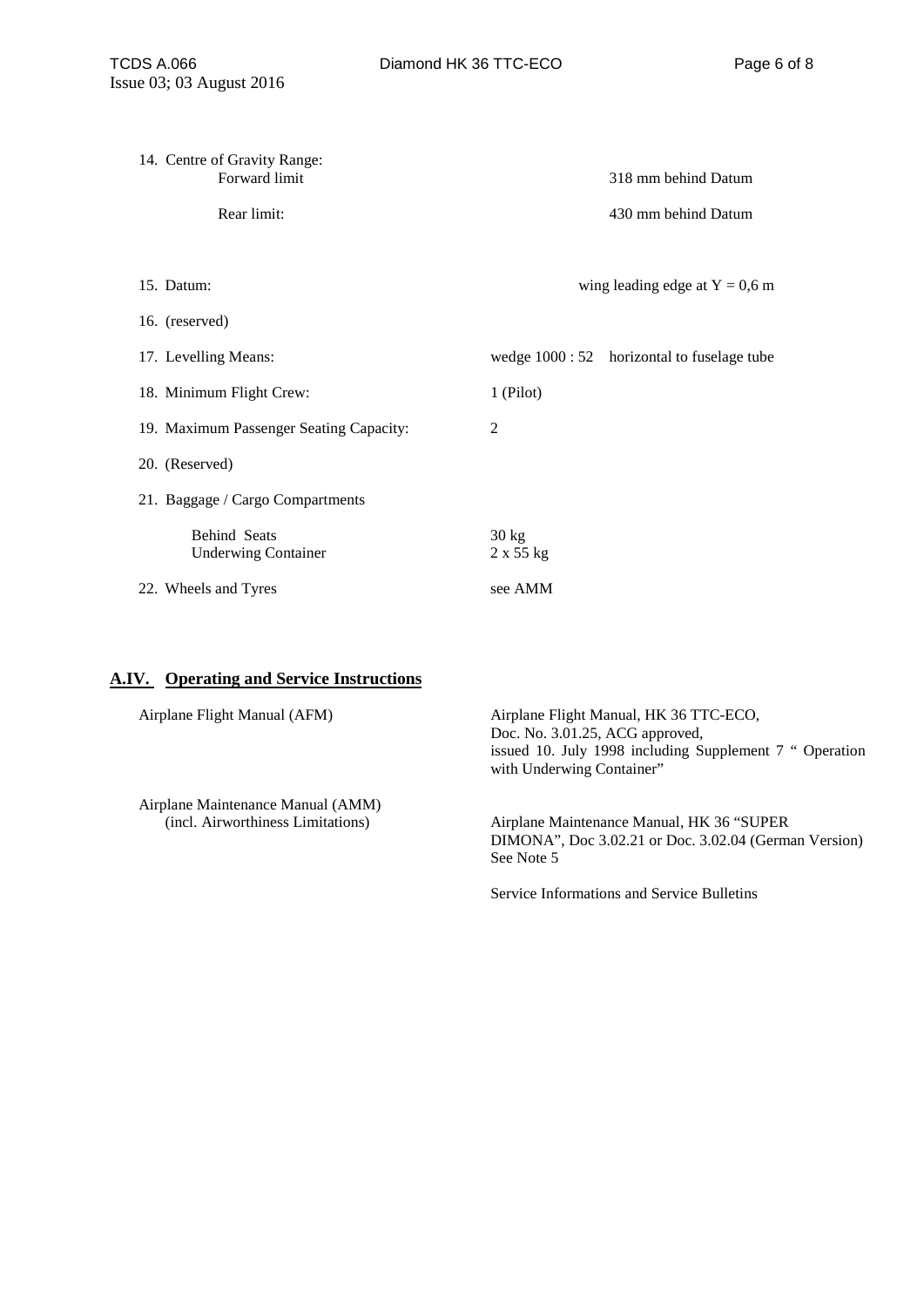#### **A.V. Notes**

- 1) Only industrial manufacturing is permitted.
- 2) All components exposed to direct sunlight, except for areas used for registration markings and warning marks, must basically have a white surface. Deviations, carried out in accordance with the Maintenance Manual, are permitted.
- 3) Certification is eligible for Serial Nos. 36.581 and subsequent, except 36.713, 36,717, 36.719, 36.725 and 36.729.
- 4) Acrobatics, cloud flying, night VFR and intentional spinning are not permitted
- 5) The HK 36 Series AMM doc. 3.02.21 and 3.02.04 replaces the former singular AMM doc 3.02.01 and 3.02.01E which will be no longer revised. Supplemental supplier manuals which are required for maintenance are listed in the HK Series AMM.
- 6) The engine Rotax 914 F must be modified in accordance with Rotax SB 914-01, ACG approved, with Propeller Governor WOODWARD A210790, or Rotax SB 912-24, ACG approved, with Propeller Governor McCauley DCFU290D17B/T2 and Rotax TM 914-06 exhaust muffler.
- 7) The installation and use of the type HK 36 TTC-ECO as a towing airplane, in accordance with the manufacturer's SB No. 40, latest revision, is permitted.
- 8) Use of different engine TCU-versions in accordance with the manufacturer`s SB No. 66, is permitted.
- 9) Operation of the HK 36 TTC-ECO with underwing containers and a maximum mass of 930 kg is permitted in the Restricted Category only. The retrofitting must be carried out in accordance with the manufacturer's Service Bulletin No. 63. The specifications given in Supplement No. 7 to the Airplane Flight Manual must be applied for such operation. Airworthiness requirements: see CRI A-1.
- 10) Operation with an additional 28 Volt electrical system, in accordance with Supplement No. 8 to the Airplane Flight Manual (ACG approved) is permitted.
- 11) The operation of the type HK 36 TTC-ECO as aerial photograpy airplane and with a maximum mass of 930 kg is permitted in the Restricted Category only. The modification must be carried out in accordance with Service Bulletin No. OSB36-69 of the manufacturer. For the operation, the specifications of Supplement No. 12 to the Airplane Flight Manual apply. Airworthiness requirements according to CRI A-8.